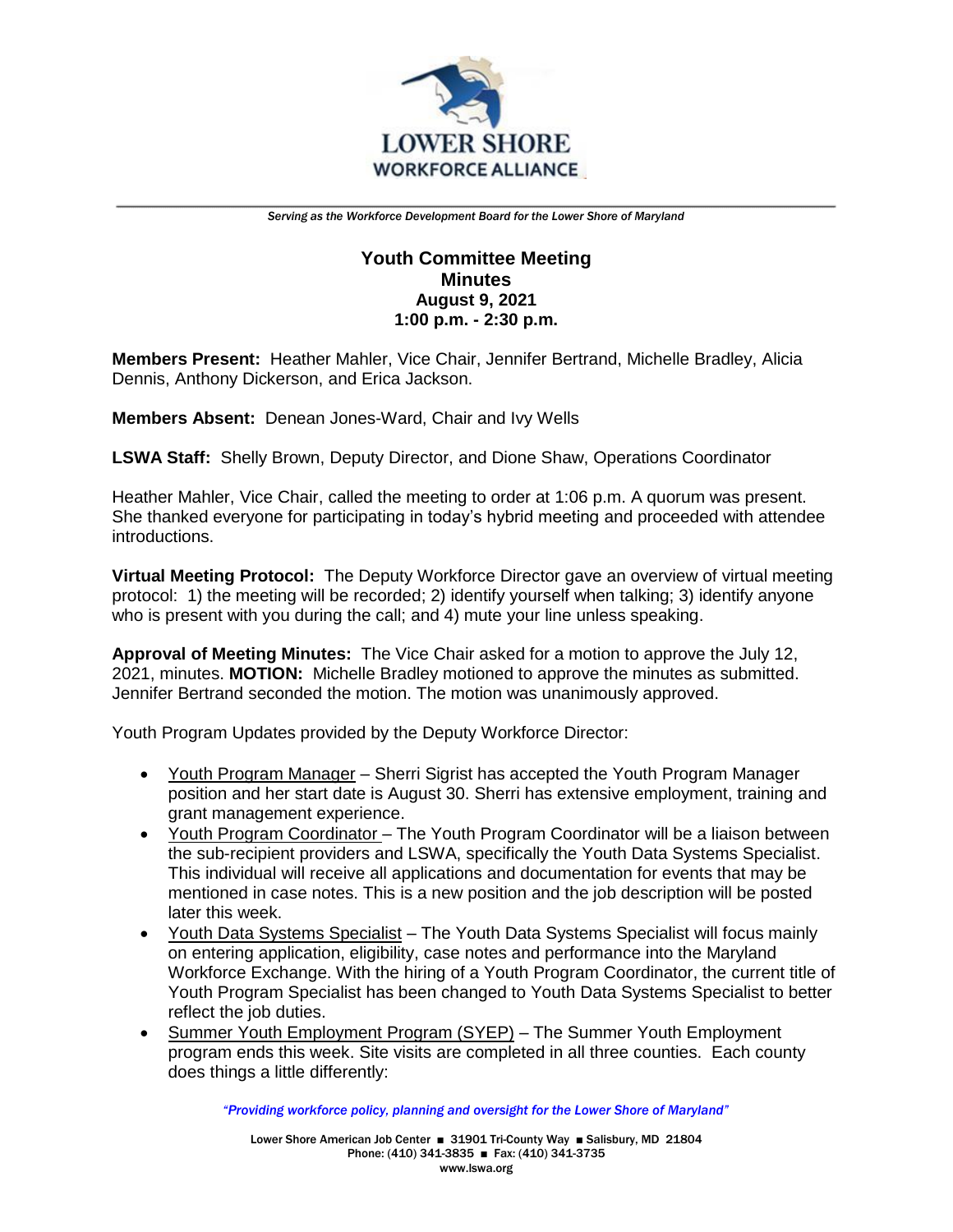

- 1. Wicomico County Over a dozen students participated in the Career Research Education and Work (C.R.E.W.) program. This program gives  $10<sup>th</sup>$  &  $11<sup>th</sup>$  grade students the opportunity to work in a paid position in the community for 6 weeks during the summer. Students also get classroom training on communication soft skills needed to be successful in the workplace. The Deputy Workforce Director shared a C.R.E.W. video with the committee.<https://youtu.be/fpokuCiDUbk>
- 2. Worcester County First year students are typically placed at Assateague Island or at positions within the school district where they focus on job readiness skills. Since second and third year students are more job ready, they are placed with employers in the community.
- 3. Somerset County The Somerset County Technical High School runs this program, and most students are place in employment that correlates with their field of study.
- Out of School Youth Program (OSY) The OSY program runs from October 1 through September 30. We are entering the third year of a three-year grant (October 2021 – September 2022). The Request for Proposal (RFP) for the next three-year grant will be announced next spring.

## **Old Business**

- AJC Virtual Job Fair The Deputy Workforce Director said that the first virtual job fair was held last Wednesday, and the turnout was not as expected. There are many possible reasons for low participation, at this time. Therefore, another virtual job fair will be offered in the spring.
- Youth Advisory Committee Meeting The Deputy Workforce Director reminded the committee that the Youth Advisory Committee meeting is September 2, 2021. The guest speaker is Jerrona Smith and she will be talking about the Court Appointed Special Advocate program. There will also be a group discussion on the state of the workplace, especially in light of the Delta variant upsurge.
- Metrix Learning The Deputy Workforce Director expects to have this platform up and running by the end of October. Everyone must go through 20 hours of job readiness training, and once that is complete, the entire catalog will become available. Metrix Learning offers hundreds of free training opportunities that provide industry recognized credentials. It is available to anyone residing in the three counties.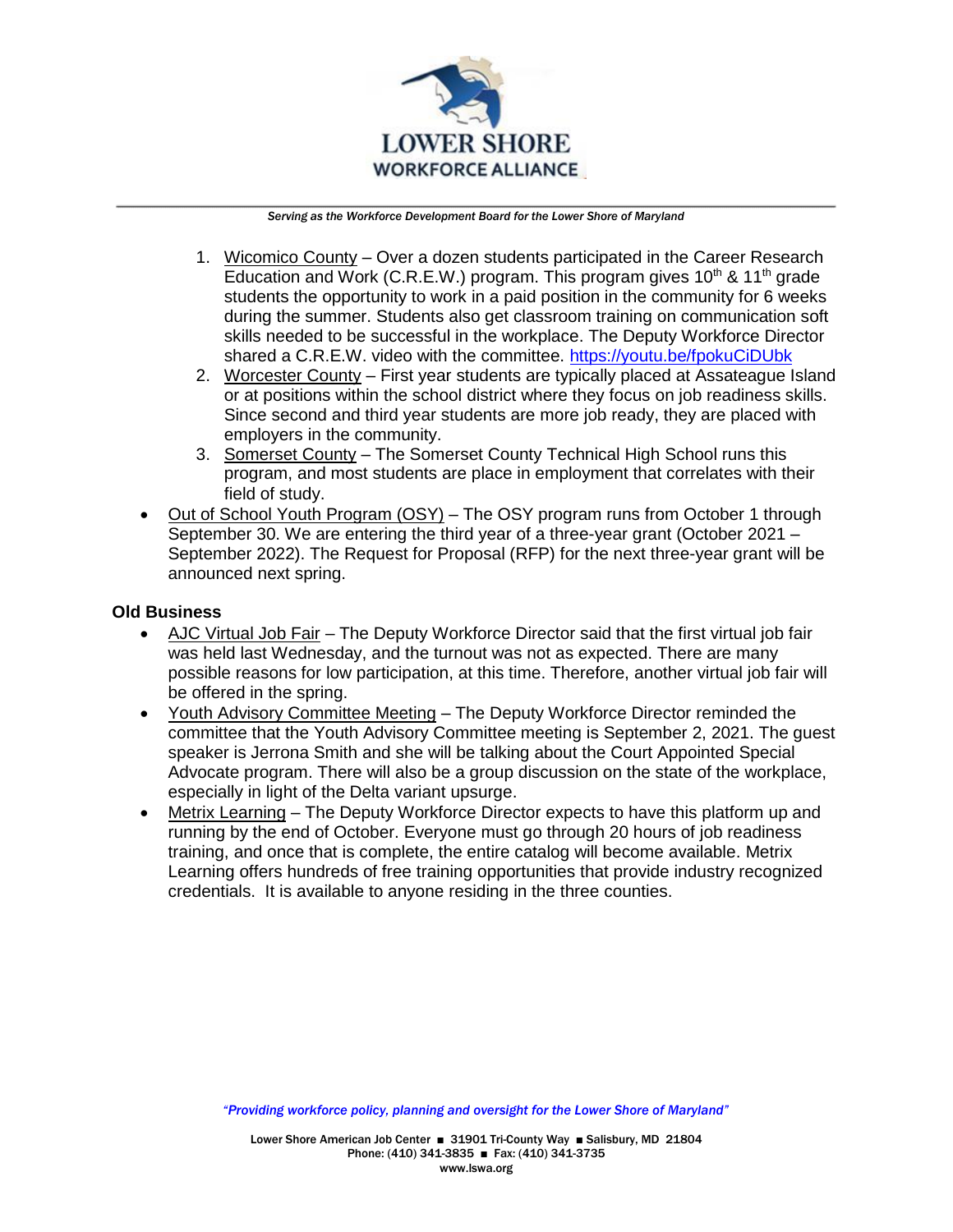

## **New Business**

Strategic Goal #1 Development

# Goal  $#1$

Increase employer engagement with workforce development and education systems in order to increase work-based training opportunities for at-risk youth

Key Objective: Engage employers in multiple industries to provide virtual industry tours, career cluster LMI and a virtual job fair and/or youth career fair.

### **Key Action Strategies:**

- Brief introduction at the Eastern Shore Business Summit?
- Virtual Industry Tours of in-demand industry businesses.  $\bullet$
- Employer Video Interviews: Job descriptions, expectations, requirements, etc.
- Virtual Career Fair
- Virtual Job Fair

### **Action Items:**

- Identify in-demand industries
- Identify employers within each industry
- Interview Employers and current employees
- Video tours of employer businesses
- Interview Educators that can provided training that leads to industry recognized credentials and career pathways.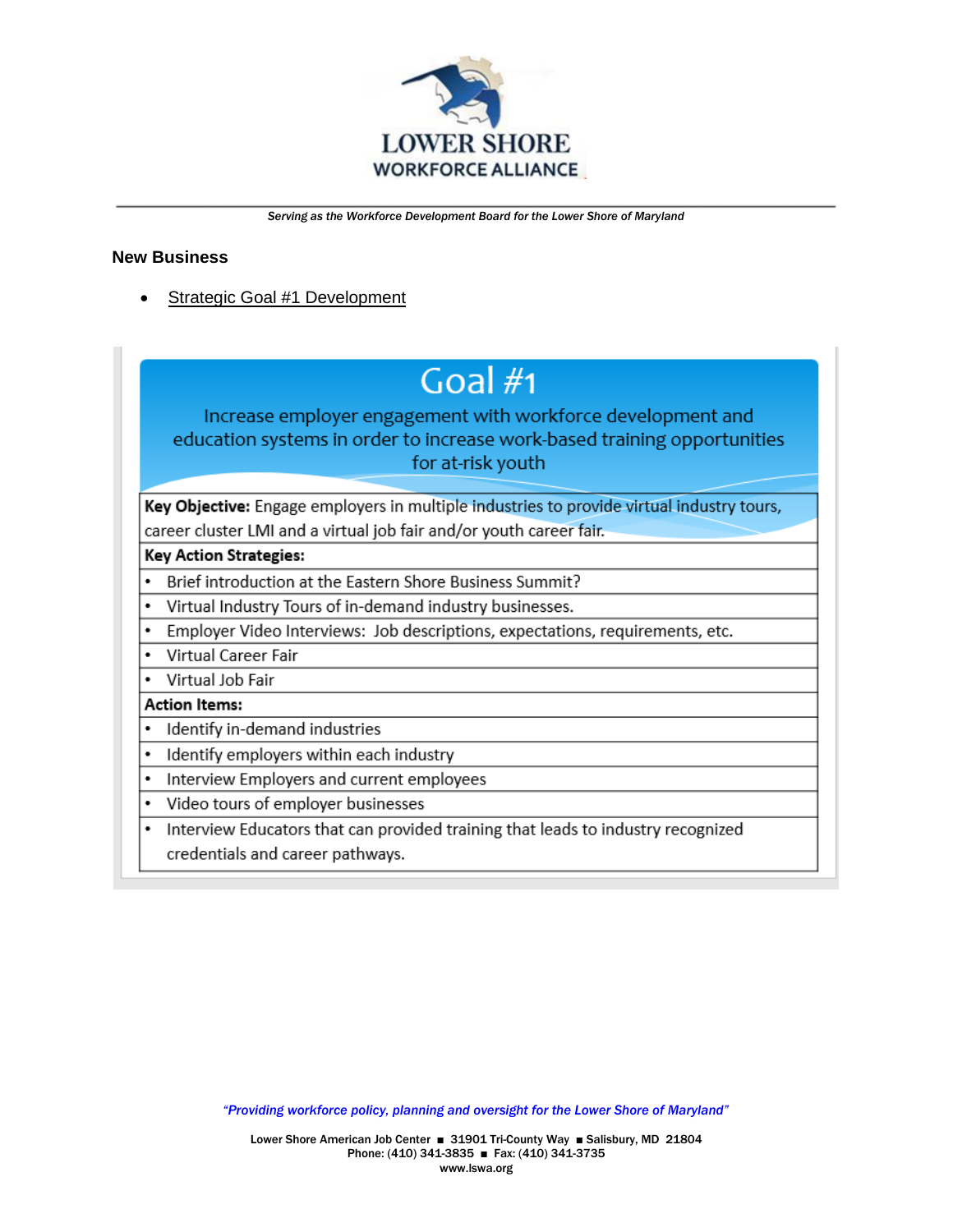

There was a group discussion about the logistics of the videos and interviews. The Deputy Workforce Director said that Tri-County Council (TCC) has offered the use of their video equipment and their communications person has volunteered to do the taping.

| Employers - Video Interviews (live or virtual) |                                                                                                  |
|------------------------------------------------|--------------------------------------------------------------------------------------------------|
|                                                | What does entry level look like? Requirements, skills, prerequisite training, certifications     |
| $\bullet$                                      | How do you get started?                                                                          |
| $\bullet$                                      | How does one advance? How to grow  career pathways                                               |
| $\bullet$                                      | Salary negotiations                                                                              |
| $\bullet$                                      | What are some characteristics of a good employee?                                                |
| $\bullet$                                      | Training? New employee training/ongoing professional development                                 |
| $\bullet$                                      | Safety on the job                                                                                |
| $\bullet$                                      | What is a typical workday like? "Day in the life"                                                |
| $\bullet$                                      | What is the company culture?                                                                     |
| $\bullet$                                      | What is the management style?                                                                    |
| $\bullet$                                      | Tell us about employee evaluations/performance improvement plan/advancement/raises               |
| Employee - Video Interviews (live or virtual)  |                                                                                                  |
| $\bullet$                                      | What do you do?                                                                                  |
| $\bullet$                                      | Why did you choose this employer?                                                                |
| $\bullet$                                      | How long have you been there?                                                                    |
| $\bullet$                                      | What do you like most/least (top 2)                                                              |
| $\bullet$                                      | What are your benefits?                                                                          |
| $\bullet$                                      | How did you get this job or how did you learn about this job?                                    |
| $\bullet$                                      | What background/experience did you bring to this job?                                            |
| $\bullet$                                      | Tell us about your working environment                                                           |
| $\bullet$                                      | What advice would you give others interested in this job?                                        |
| $\bullet$                                      | What kind of skills have you learned here that may help you grow professionally?                 |
| $\bullet$                                      | Where do you see yourself/your employer/this industry in 5 years?                                |
| Educators - Video Interviews (live or virtual) |                                                                                                  |
| $\bullet$                                      | How much education? Certificate/AA/BA etc.                                                       |
| $\bullet$                                      | Importance of industry research prior to enrolling?                                              |
| $\bullet$                                      | Tell us about the partnerships you have in each industry. Program Advisory Committees            |
|                                                | or process for feedback/evaluation (Wor-Wic Community College, Salisbury University<br>and UMES) |
| ٠                                              | Do you assist with placement? (Career Services/Preparation for exit)                             |
| $\bullet$                                      | What kind of things will a student learn in this program?                                        |
| $\bullet$                                      | Are there opportunities for internships or on-the-job training?                                  |
|                                                |                                                                                                  |